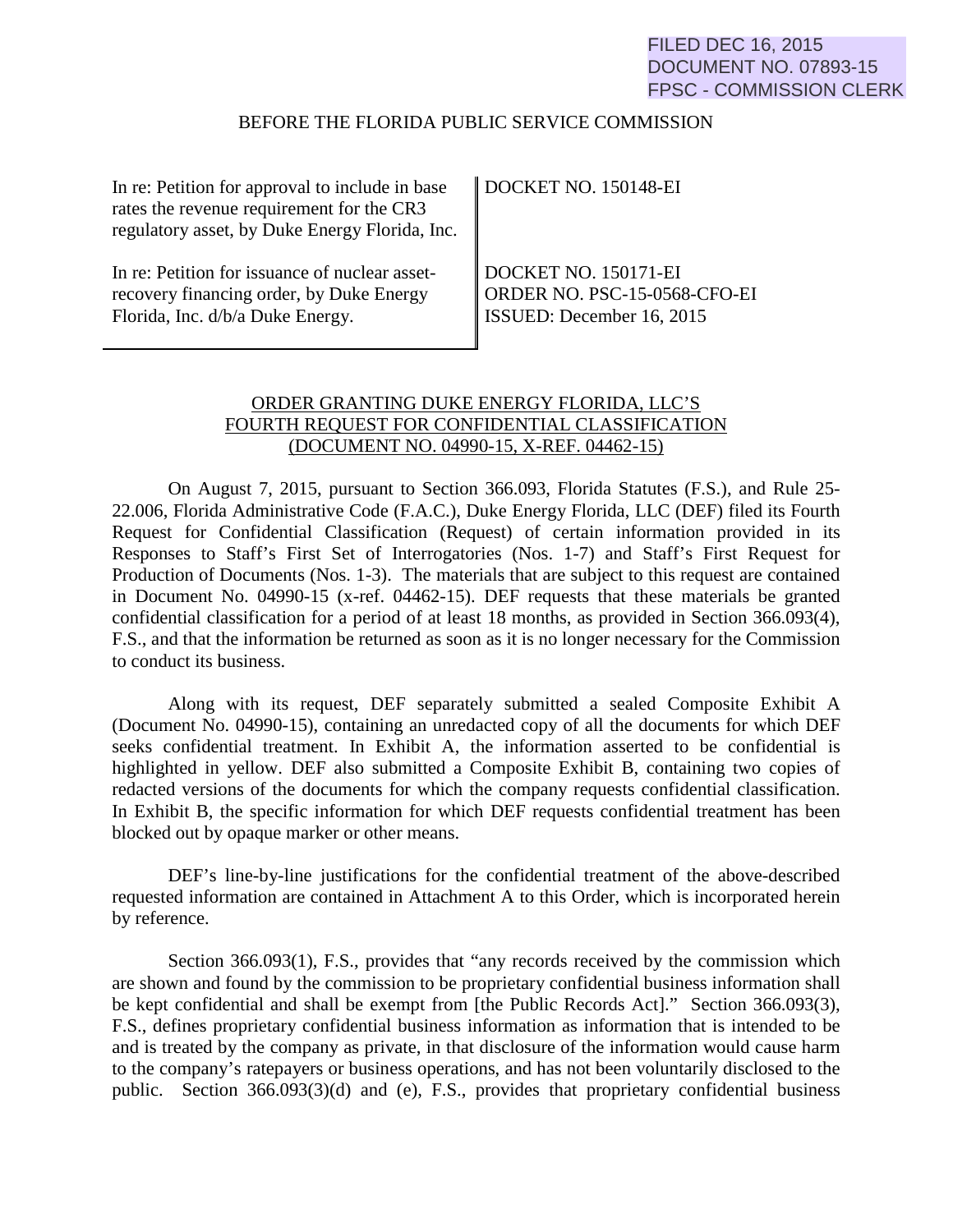## ORDER NO. PSC-15-0568-CFO-EI DOCKET NOS. 150148-EI, 150171-EI PAGE 2

information includes, but is not limited to "[i]nformation concerning bids or other contractual data, the disclosure of which would impair the efforts of the public utility or its affiliate to contract for goods or services on favorable terms," and "[i]nformation relating to competitive interests, the disclosure of which would impair the competitive business of the provider of the information."

DEF contends that the information at issue falls within these categories and thus constitutes proprietary confidential business information entitled to protection under section 366.093, F.S., and Rule 25-22.006, F.A.C. DEF contends that the information relates to its financial strategies, interest rate curves and internal documents regarding interest rate hedging and debt issuance, the disclosure of which would adversely impact its competitive business interests. DEF further asserts that the information also relates to the competitive business interests of the parties negotiating financial strategies with DEF, the disclosure of which would impair their competitive businesses. DEF states that this information is intended to be and is treated by DEF as private and has not been publicly disclosed.

Upon review, it appears that the above-referenced information satisfies the criteria set forth in Section 366.093(3), F.S., for classification as proprietary confidential business information and shall be treated as confidential. The information constitutes "[i]nformation concerning bids or other contractual data, the disclosure of which would impair the efforts of the public utility or its affiliate to contract for goods or services on favorable terms," and "[i]nformation relating to competitive interests, the disclosure of which would impair the competitive business of the provider of the information." Thus, this information is granted confidential classification.

Pursuant to Section 366.093(4), F.S., the information for which confidential classification is granted herein shall remain protected from disclosure for a period of 18 months from the date of issuance of this Order. At the conclusion of the 18-month period, the confidential information will no longer be exempt from Section 119.07(1), F.S., unless DEF or another affected person shows, and the Commission finds, that the records continue to contain proprietary confidential business information.

Based on the foregoing, it is

ORDERED by Commissioner Ronald A. Brisé, as Prehearing Officer, that Duke Energy Florida, LLC's Fourth Request for Confidential Classification of Document No. 04990-15 (x-ref. 04462-15) is granted. It is further

ORDERED that Attachment A to this Order is incorporated herein by reference. It is further

ORDERED that the information contained in Document No. 04990-15 (x-ref. 04462-15) for which confidential classification has been granted shall remain protected from disclosure for a period of 18 months from the date of issuance of this Order. It is further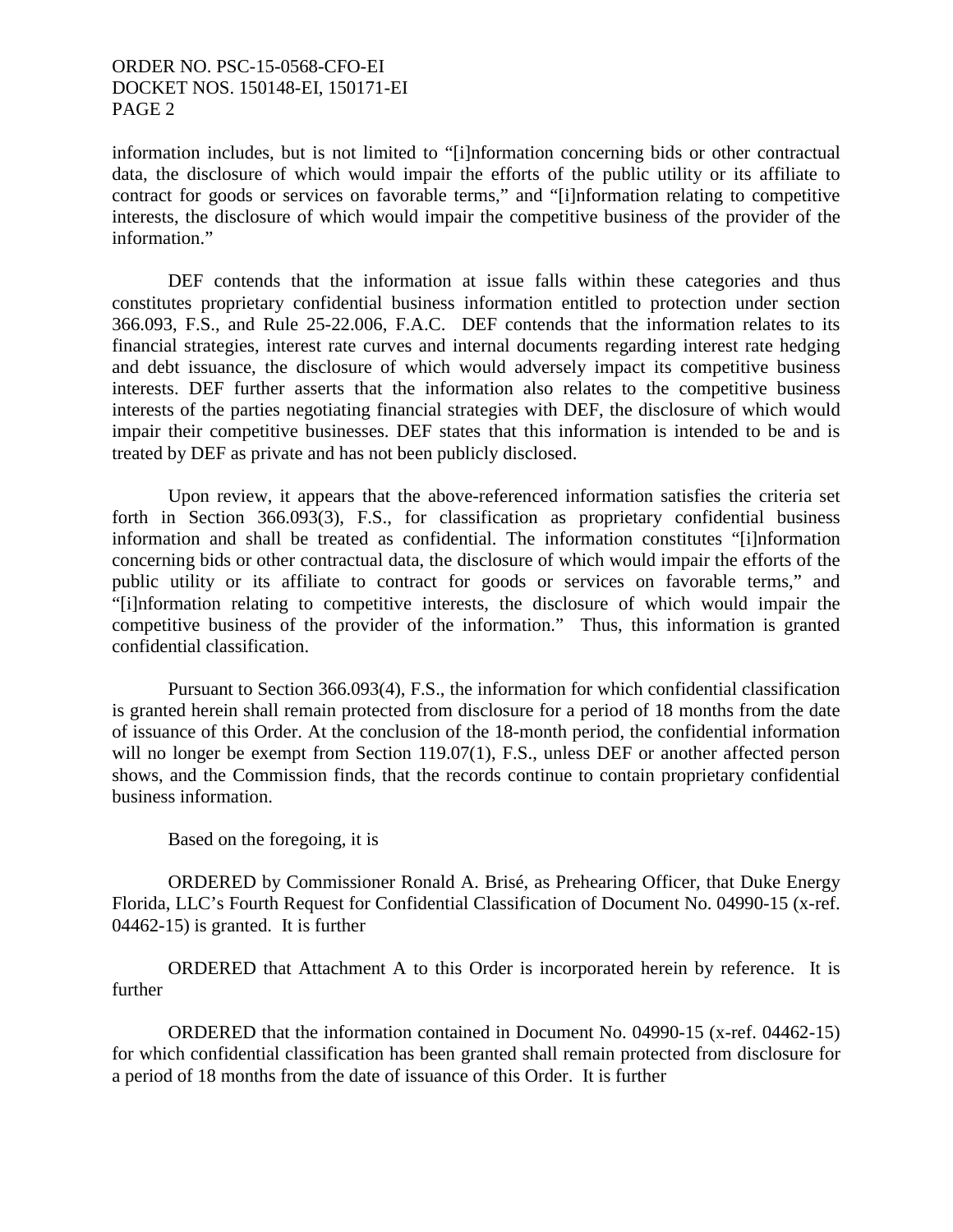### ORDERNO. PSC-15-0568-CFO-EI DOCKET NOS. 150148-EI, 150171-EI PAGE 3

ORDERED that this Order shall be the only notification by the Commission to the parties of the date of declassification of the materials discussed herein.

of December 3015 By ORDER of Commissioner Ronald A. Brisé, as Prehearing Officer, this 16th day

RONALD A. BRISÉ Commissioner and Prehearing Officer Florida Public Service Commission 2540 Shumard Oak Boulevard Tallahassee, Florida 32399 (8s0) 413-6770 www.floridapsc.com

Copies furnished: A copy of this document is provided to the parties of record at the time of issuance and, if applicable, interested persons.

RG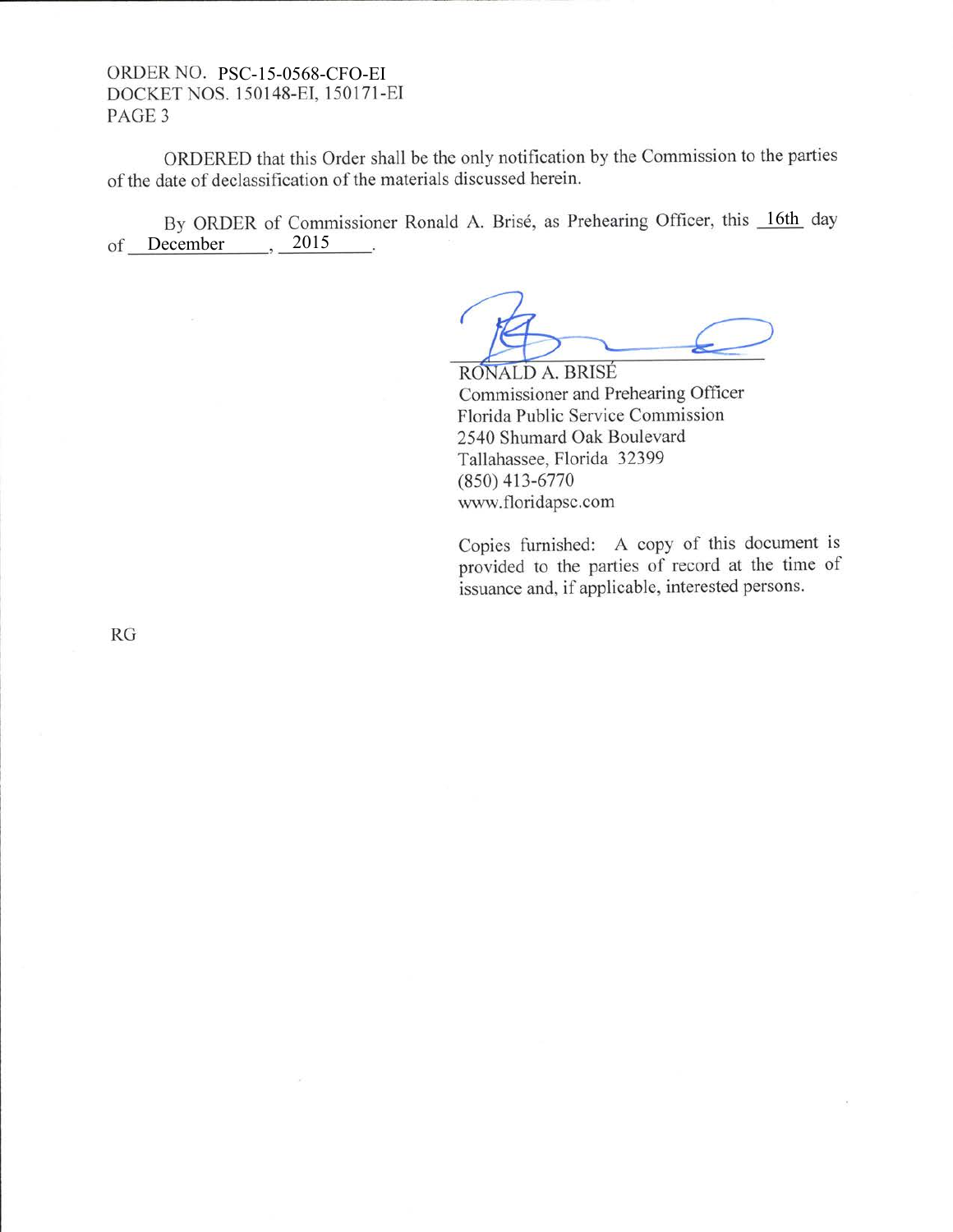# ORDER NO. PSC-15-0568-CFO-EI DOCKET NOS. 150148-EI, 150171-EI PAGE 4

#### NOTICE OF FURTHER PROCEEDINGS OR JUDICIAL REVIEW

The Florida Public Service Commission is required by Section 120.569(1), Florida Statutes, to notify parties of any administrative hearing or judicial review of Commission orders that is available under Sections 120.57 or 120.68, Florida Statutes, as well as the procedures and time limits that apply. This notice should not be construed to mean all requests for an administrative hearing or judicial review will be granted or result in the relief sought.

Mediation may be available on a case-by-case basis. If mediation is conducted, it does not affect a substantially interested person's right to a hearing.

Any party adversely affected by this order, which is preliminary, procedural or intermediate in nature, may request: (1) reconsideration within 10 days pursuant to Rule 25- 22.0376, Florida Administrative Code; or (2) judicial review by the Florida Supreme Court, in the case of an electric, gas or telephone utility, or the First District Court of Appeal, in the case of a water or wastewater utility. A motion for reconsideration shall be filed with the Office of Commission Clerk, in the form prescribed by Rule 25-22.0376, Florida Administrative Code. Judicial review of a preliminary, procedural or intermediate ruling or order is available if review of the final action will not provide an adequate remedy. Such review may be requested from the appropriate court, as described above, pursuant to Rule 9.100, Florida Rules of Appellate Procedure.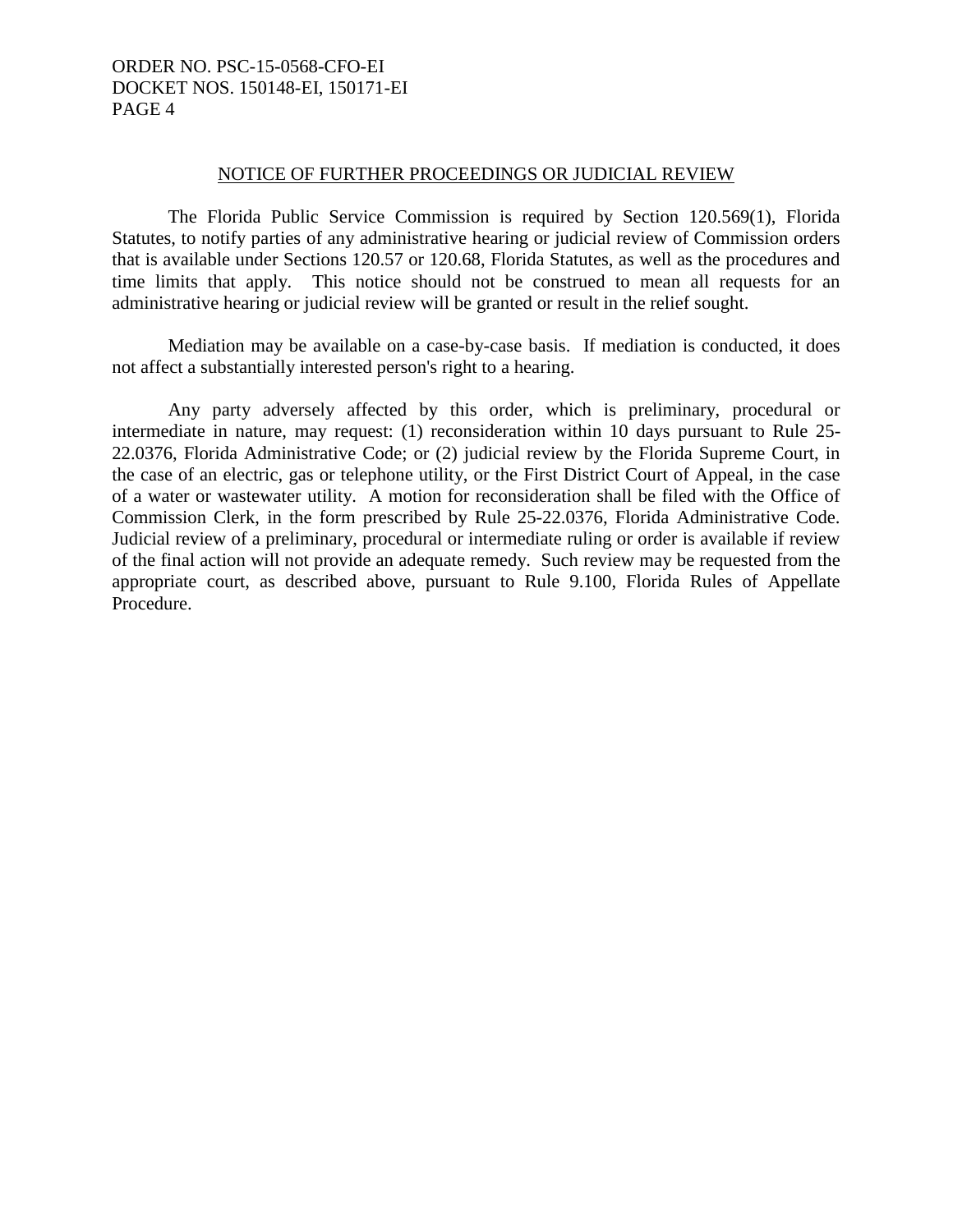|                                      | <b>DUKE ENERGY FLORIDA – EXHIBIT C - Docket 150148-EI</b> |
|--------------------------------------|-----------------------------------------------------------|
| <b>Confidentiality Justification</b> |                                                           |

| <b>DOCUMENT/RESPONSES</b>                                                          | <b>PAGE/LINE</b>                                                                                                                | <b>JUSTIFICATION</b>                                                                                                                                                                                                                                                                                                                                                                                                                                                       |
|------------------------------------------------------------------------------------|---------------------------------------------------------------------------------------------------------------------------------|----------------------------------------------------------------------------------------------------------------------------------------------------------------------------------------------------------------------------------------------------------------------------------------------------------------------------------------------------------------------------------------------------------------------------------------------------------------------------|
| DEF Response to Staff's 1st<br>Set of Interrogatories,<br>Question #3              | DEF'S Answer to Question<br>#3 on page 4 of DEF's<br>Response to Staff's First Set<br>of Interrogatories (Nos. 1-7)             | $§366.093(3)(d)$ , F.S.<br>The document in question<br>contains confidential<br>information, the disclosure of<br>which would impair DEF's<br>efforts to contract for goods or<br>services on favorable terms.                                                                                                                                                                                                                                                             |
| DEF Response to Staff's 1st<br>Request for Production of<br>Documents, Question #1 | Bates numbers 150148-<br>STAFFPOD1-1-000001<br>through 150148-<br>STAFFPOD1-1-000006, all<br>pages are entirely<br>confidential | §366.093(3)(d), F.S.<br>The document in question<br>contains confidential<br>information, the disclosure of<br>which would impair DEF's<br>efforts to contract for goods or<br>services on favorable terms.<br>§366.093(3)(e), F.S.<br>The document in question<br>contains confidential<br>information relating to<br>competitive business interests,<br>the disclosure of which would<br>impair the competitive<br>business of the provider/owner<br>of the information. |